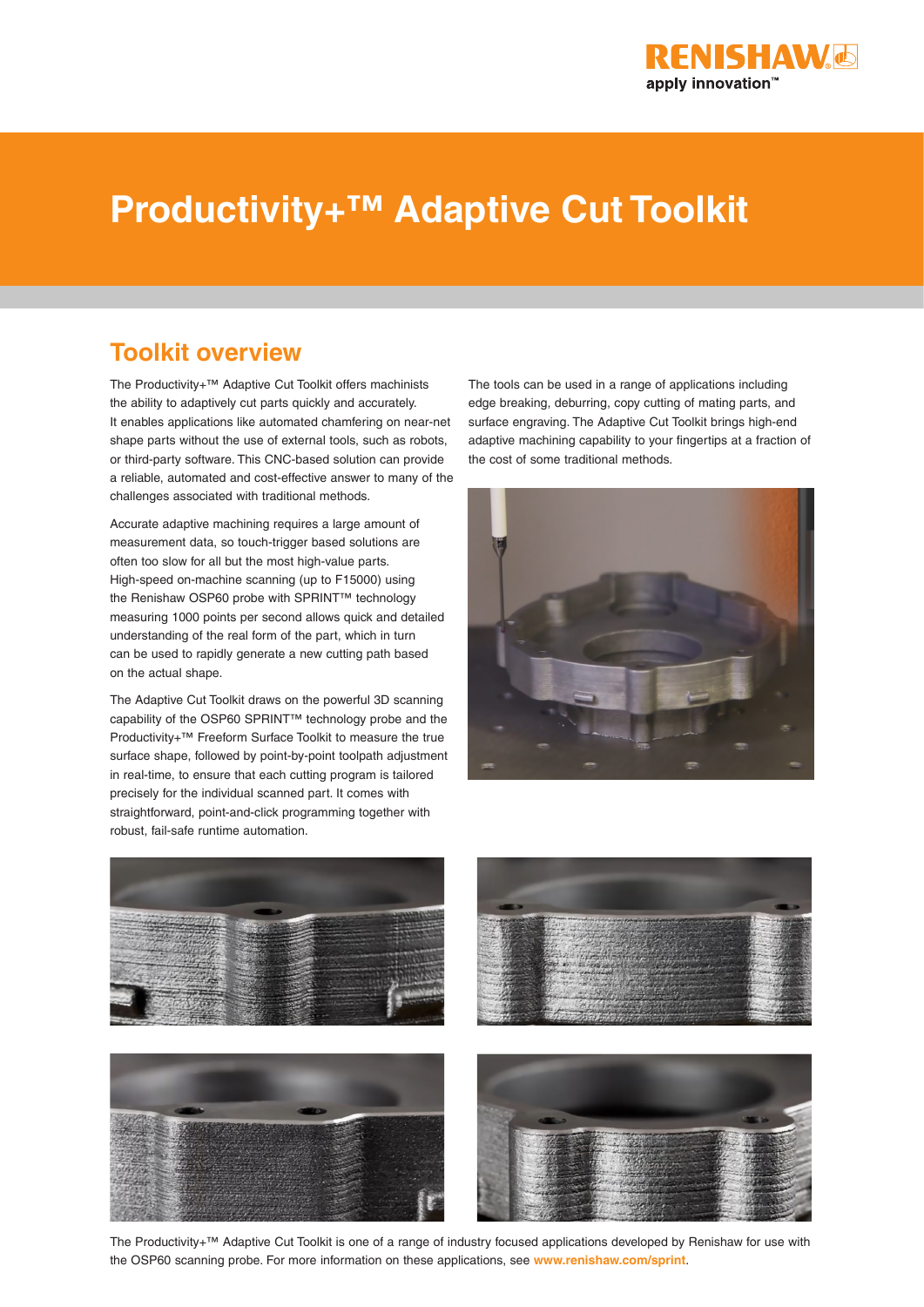

### **Benefits**

The principal benefits of the Productivity+ Adaptive Cut Toolkit are:

- Adapt nominal cutter paths in real-time, based on actual 3D surface shape
- Accurately and quickly cut chamfers on-machine without the use of robots or third party software
- Rapid measurement and data processing
- Automated and fail-safe

### **Technology overview**

The Productivity+ Adaptive Cut Toolkit is an optional add-on to the Productivity+ Freeform Surface Toolkit.

The Freeform Surface Toolkit provides fast and accurate measurement of free-form and complex 3D surfaces. Collecting 1000 data points per second at feedrates up to F15000, the user can quickly determine the true shape of the part against nominal.

The Adaptive Cut Toolkit uses the point data from the Freeform Surface Toolkit output together with the nominal cutter path based on a model of the part to carry out point-by-point toolpath adjustment in real-time.

#### **Full 3D support**

The system is designed to deal with complex geometry and tight curvature parts.

#### **Automated and fail-safe**

No operator intervention required, with configurable error recovery.

#### **Very fast scanning**

Controller integration provides real-time encoder feedback over a dedicated API, meaning the system measures accurately even in roughing mode.

#### **Full control**

Configure new processes using intuitive software tools without the need for third party solutions.

#### **Rapid data processing**

Highly optimised software runs asynchronously so that the cutting program is typically ready to execute even before the cutting tool is loaded.

#### **Ultimate efficiency**

Use a machine variable to create uniquely identified program names. This means multiple parts can be scanned before any cutting is done, providing even greater efficiency.

#### **Built-in offsetting (optional)**

Toolpath offsetting that is more accurate than the controller's cutter compensation (because it is based on known surface normals), and does not require a lead-on move in order to be applied.



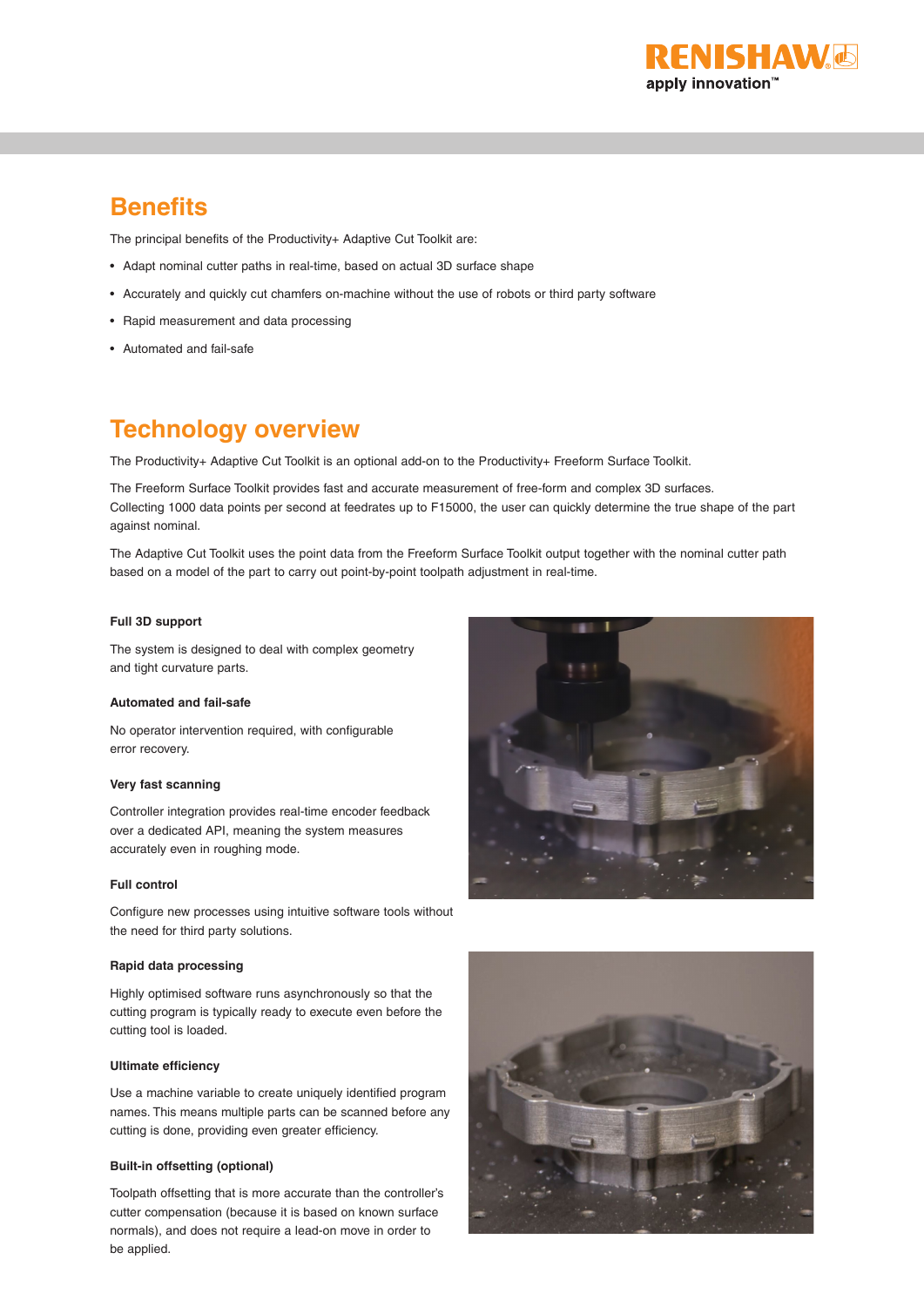

## **Productive Process Pyramid™**

Process variation is the enemy of competitiveness and profitability. It causes waste and inefficiency, leads to high quality costs and manning levels, and results in late deliveries and poor traceability.

Renishaw's Productive Process Pyramid™ provides a framework within which to identify and control variation in your factory, backed by innovative technology, proven methods and expert support.

The Productive Process Pyramid shows how layers of control can build upon one another to systematically remove variation from the machining process, increasing throughput, maximising conformance and eliminating human error.

The Productivity+ Adaptive Cut Toolkit provides significant benefits in the in-process control layer of the Productive Process Pyramid.



• Within the **active layer**, the Adaptive Cut Toolkit can be used to to ensure that cutting processes are controlled precisely and quickly and ensure that parts are right first time.

## **Requirements and compatibility**

#### **Requirements**

To use the Productivity+ Adaptive Cut Toolkit you need:

- A scanning system hardware installation (OSP60 probe, OSI-S interface, OMM-S receiver) on the CNC machine tool.
- On-machine software: Productivity+™ CNC plug-in and Productivity+™ Scanning Toolkits Processor.
- PC-based program generation software: Productivity+™ Active Editor Pro, Productivity+™ Active Editor Pro: SPRINT™ option and Productivity+™ Scanning Toolkits Editor.

#### **Optional:**

• An external data processor (DPU-2): dependent on CNC controller type.

### **Compatibility**

The Productivity+ Adaptive Cut Toolkit is compatible with 5-axis milling machines with a table/table configuration fitted with a compatible controller.

Certain controller options are also required in order to use the Productivity+ system. For more information on these options, refer to the range of Productivity+ Scanning Suite controller requirements documents available from Renishaw at **www.renishaw.com/sprint**.